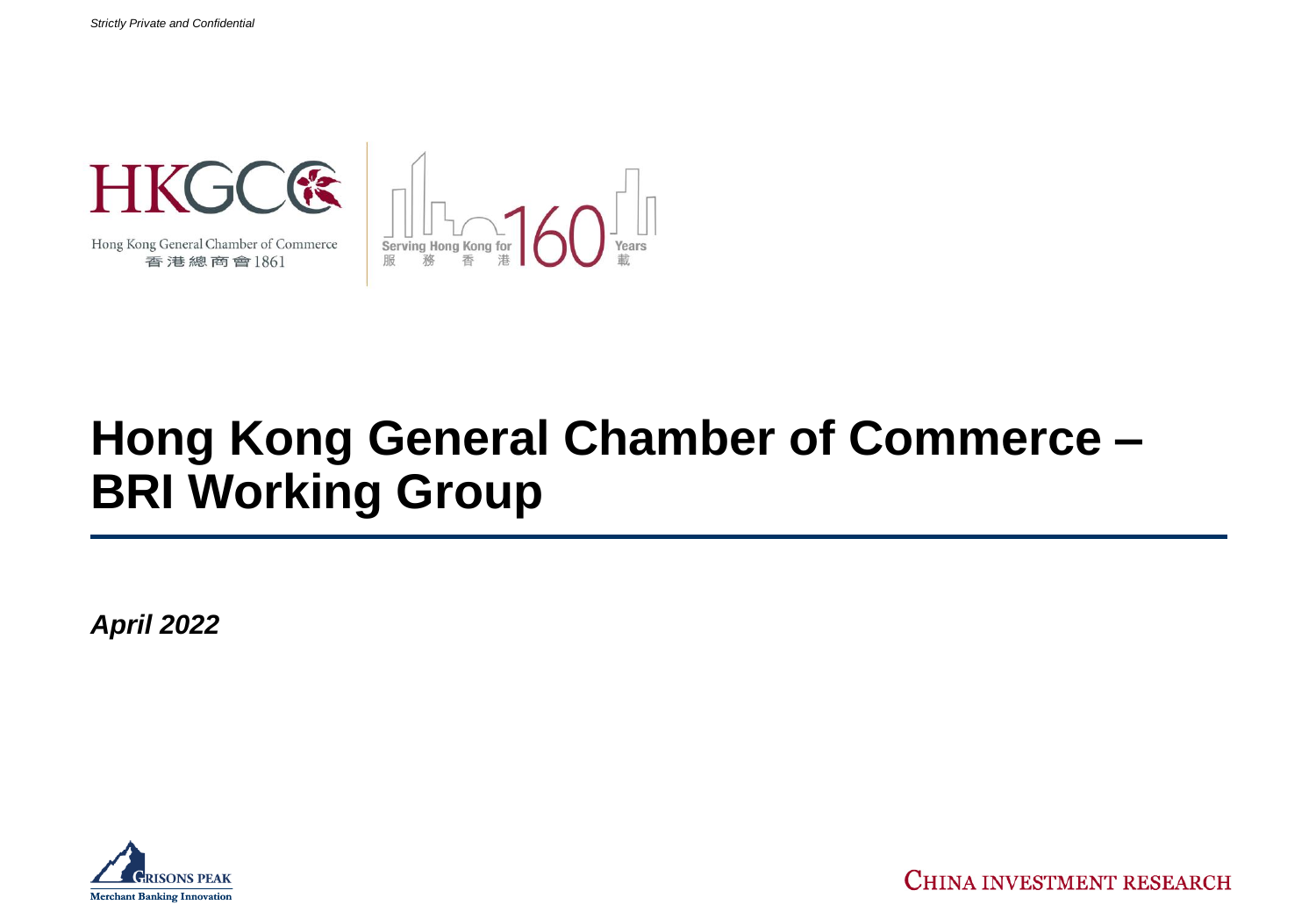### **Chinese mRNA Vaccines – International Partnerships**

*BNT 16262 (Comirnaty)\* BioNTech Pfizer (US)*

| <b>Date</b> | <b>Company</b>  | <b>Country</b> | <b>Key Points</b>                                                   | <b>Other Specifics</b>                  |
|-------------|-----------------|----------------|---------------------------------------------------------------------|-----------------------------------------|
| 03/20       | <b>BioNTech</b> | Germany        | JV with Fosun Pharma (\$135 million)<br>exclusive Chinese licensing | <b>Start Clinical Trials</b>            |
| 12/20       | <b>BioNTech</b> | Germany        | Agreed to supply 100 million doses                                  | To mainland China                       |
| 01/21       | <b>BioNTech</b> | Germany        | Special authorisation Hong Kong                                     | Begin use in Hong Kong                  |
| 02/21       | <b>BioNTech</b> | Germany        | Special authorisation Macau                                         | Released 105,000 doses                  |
| 5/21        | <b>BioNTech</b> | Germany        | Formed New China production 50/50 JV<br>up to 1 billion doses/yr    | Used as booster                         |
| 07/21       | <b>BioNTech</b> | Germany        | Taiwan requests 15 million doses                                    | JV releases 1 <sup>st</sup> batch 09/21 |

As of today's date, local Chinese production still awaiting regulatory approval

\* Gained full USA approval for use in cases (16th August 2021).

23.9

Doses administered by Region (2021-Q1 2022) (m)

- ➢ Hong Kong 7.9
- Taiwan 15.7 Macau 0.3
- 

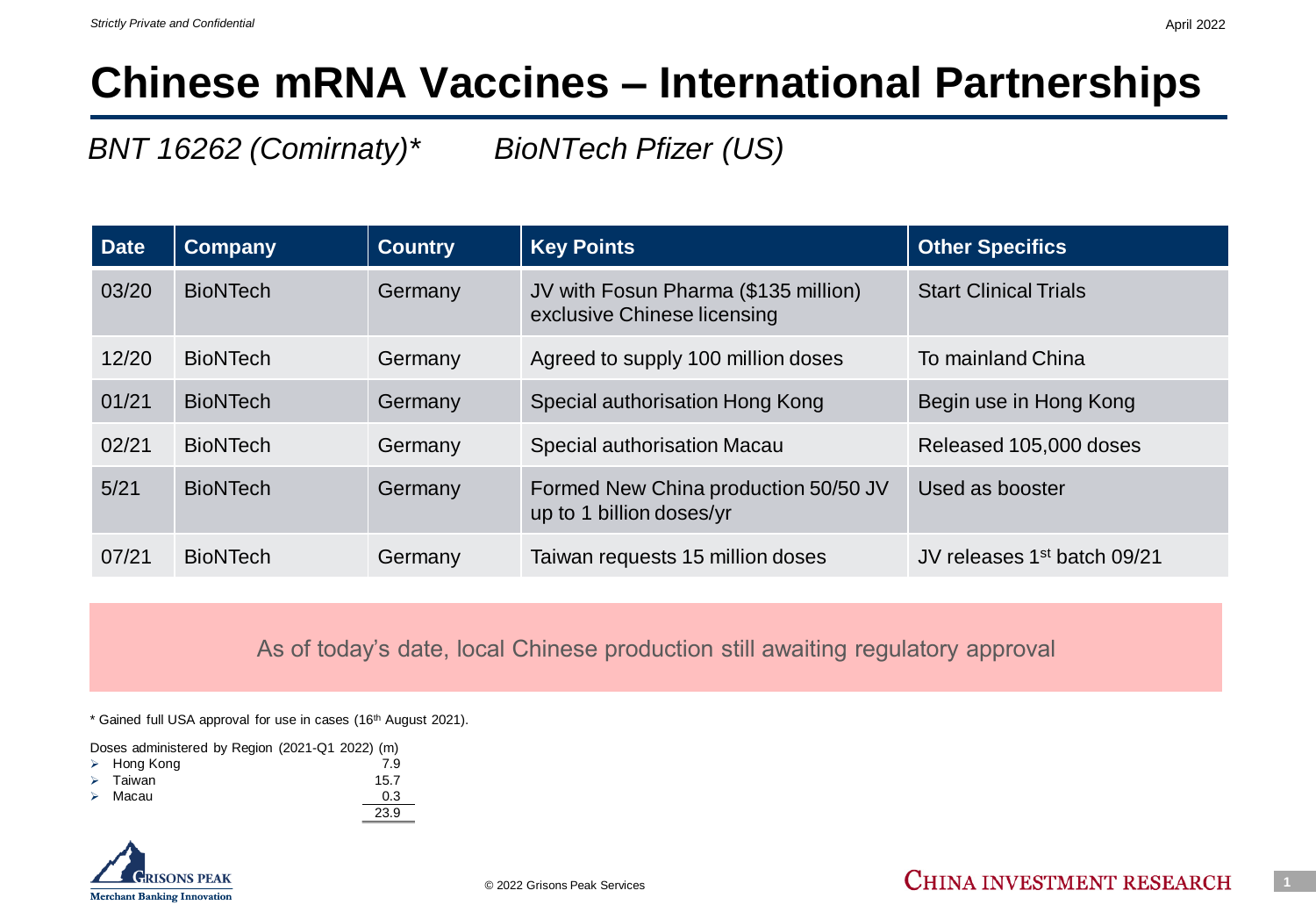### **Chinese mRNA Vaccines – International Partnerships**

*PTX – COVID-19-B Everest Medicines / Providence Therapeutics*

Calgary based Providence initially developed mRNA for oncological treatments. Currently has three potential COVID-19 doses now: one advanced, two pre-clinical. In June 2021, signed a deal to produce 600 million mRNA COVID doses in India in 2022, increasing to 1 billion over time.

| <b>Date</b> | <b>Company</b>                 | <b>Country</b> | <b>Key Points</b>                                                      | <b>Other Specifics</b>                                     |
|-------------|--------------------------------|----------------|------------------------------------------------------------------------|------------------------------------------------------------|
| 09/21       | <b>Providence Therapeutics</b> | Canada         | Everest Medicines (HK) signed two<br>separate definitive agreements    | Key is technology transfer                                 |
| 09/21       | <b>Providence Therapeutics</b> | Canada         | Licensing agreement existing mRNA<br>Vaccine for (up to \$150 million) | For use within Emerging Asian<br>countries (listed below)  |
| 09/21       | <b>Providence Therapeutics</b> | Canada         | Launched 50/50 global collaboration<br>(up to \$350 million)           | Develop new therapeutics /<br>vaccines                     |
| 12/21       | <b>Providence Therapeutics</b> | Canada         | Vaccine added by WHO                                                   | <b>Solidarity Trial Vaccines Clinical</b><br><b>Trials</b> |

Greater China, Brunei, Cambodia, Indonesia, Laos, Malaysia, Myanmar, Pakistan, Philippines, Singapore, Thailand, Timor-Leste and Vietnam

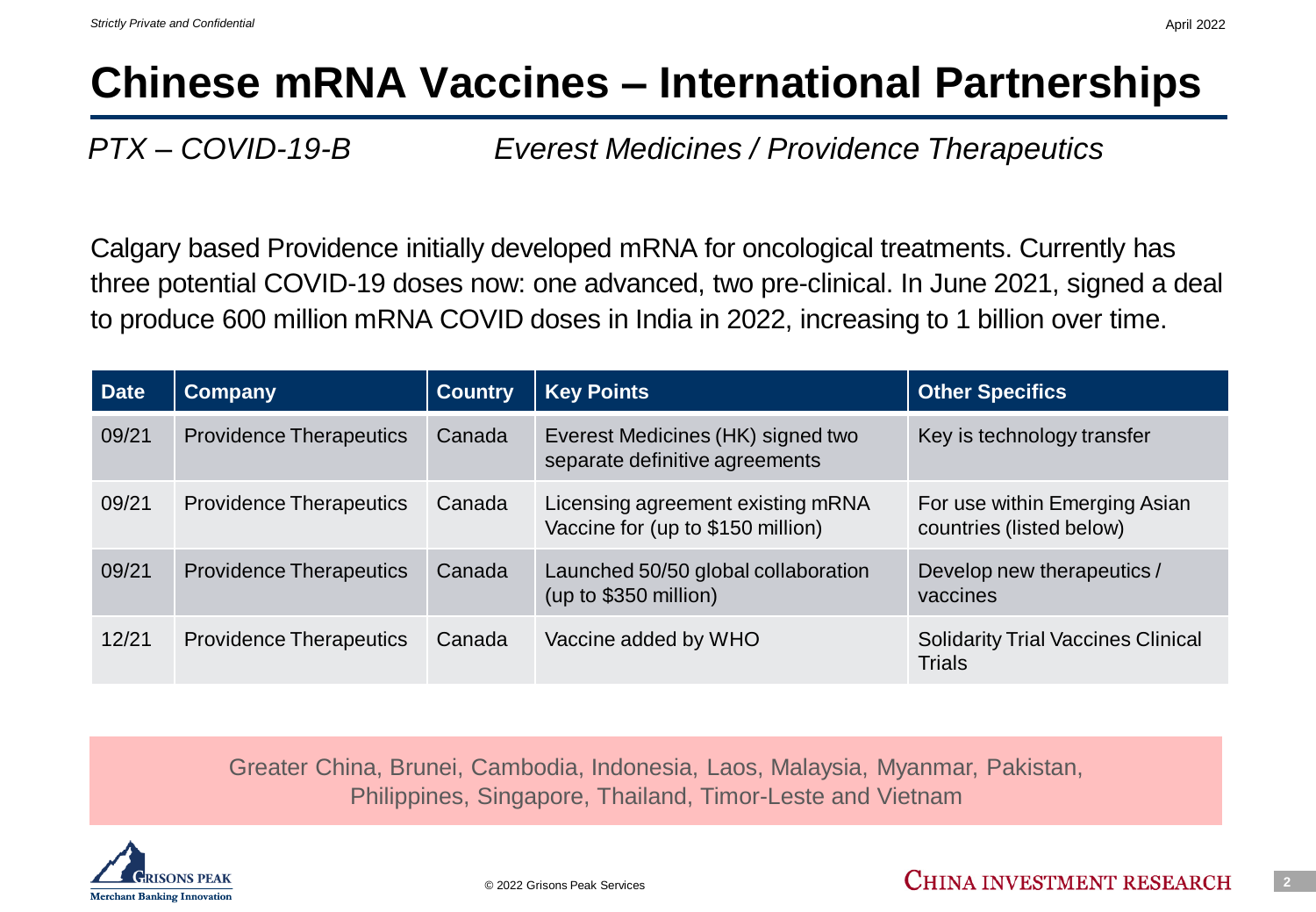## **Chinese mRNA Vaccines – Developed within China**

*ARCoV Academy of Military Medical Sciences, Suzhou Abogen Biosciences and UltraTRAX Biotechnology*

| <b>Date</b> | <b>Company</b> | <b>Country</b>        | <b>Key Points</b>                                              | <b>Other Specifics</b>             |  |
|-------------|----------------|-----------------------|----------------------------------------------------------------|------------------------------------|--|
| 01/22       | Abogen Walvax  | China                 | Phase 1 Clinical Trials published                              | 86% but with more side effects     |  |
| 02/22       | Honeywell      |                       | China / USA Collaborates on China's 1 <sup>st</sup> mRNA plant | Digitised / intelligent            |  |
| 02/22       | <b>CEPI</b>    | Switzerland           | Made additional \$8.2 million investment                       | To fund Phase I, II trials in Mali |  |
| 03/22       | Abogen Walvax  | China                 | Phase 3 clinical trials                                        | Monitoring cohort group            |  |
| 04/22       | Abogen Walvax  | Mexico /<br>Indonesia | Phase 3 clinical trials                                        | Currently enrolling                |  |

### *CanSinoBIO*

| 10/21 | Aerogen<br>(Convdecia)   | Ireland | Use of Aerogen Solo vibrating mesh<br>nebuliser for delivery | Convidicea demonstrate 95.5%<br>efficiency in Phase 3 trials |
|-------|--------------------------|---------|--------------------------------------------------------------|--------------------------------------------------------------|
| 01/22 | Lancet                   | UK      | Study shows one dose (Convdecia) inhaler<br>is safe          | Useful as booster                                            |
| 04/22 | CanSinoBIO<br>(CDE/NMPA) | China   | Approval to start Phase 1 trial                              | High level antibodies, including<br>Omicom                   |



April 2022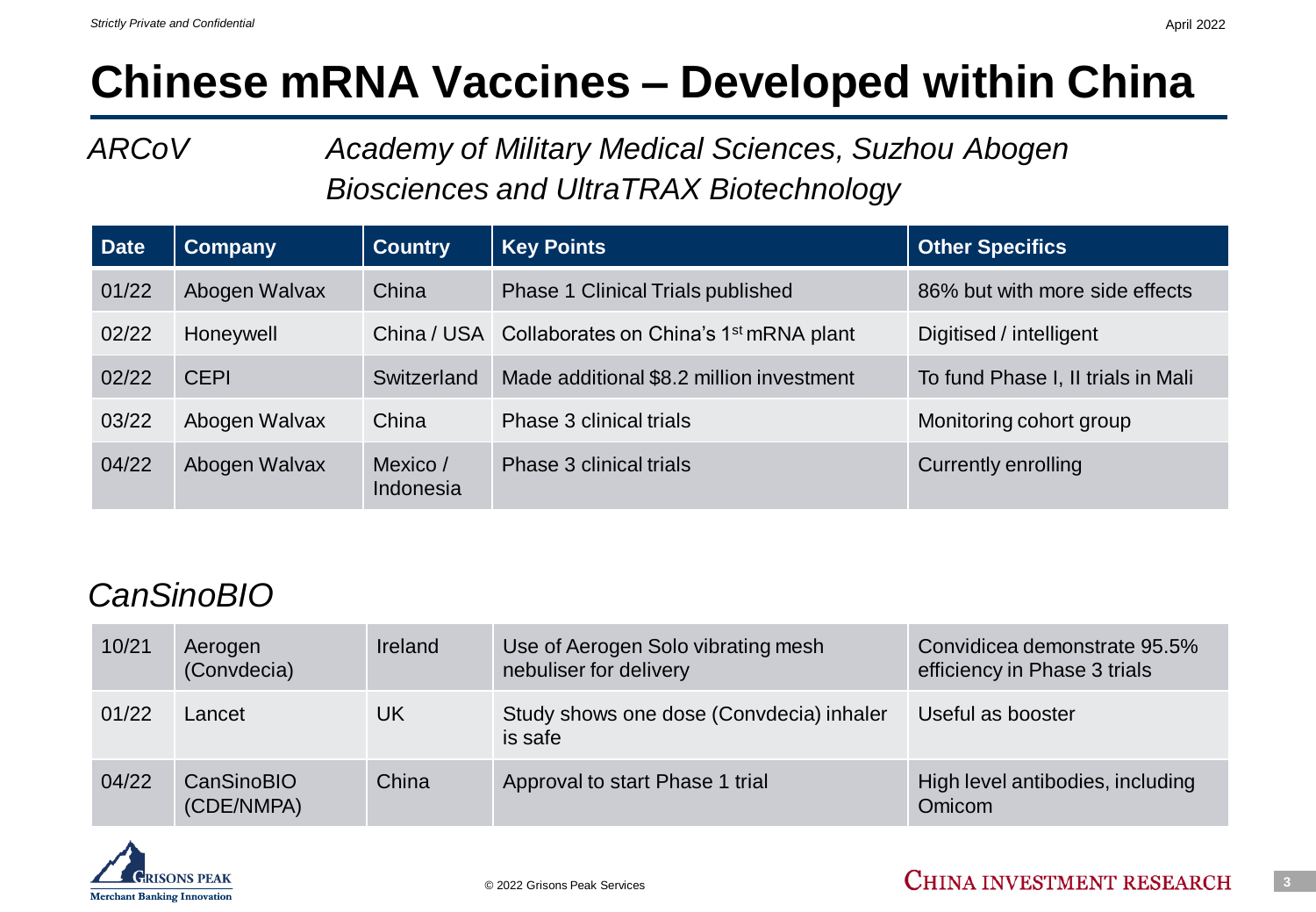### **Chinese mRNA Vaccines – Developed within China**

*AIM Vaccine Group (Rongan Biological)*

| Date  | Company    | <b>Country</b> | <b>Key Points</b>                                         | <b>Other Specifics</b>                                                   |
|-------|------------|----------------|-----------------------------------------------------------|--------------------------------------------------------------------------|
| 07/20 | <b>AIM</b> | China          | Broke ground on new COVID-19 vaccine<br>plant near Ningbo | 05/20 - previously raised pre-IPO<br>financing by Puhua and Everest VC   |
| 09/21 | <b>AIM</b> | China          | Submitted an IPO application to HKEX                      | In 2020, issued 60 million doses<br>(2 <sup>nd</sup> largest after CNBG) |
| 30/22 | <b>AIM</b> | China          | <b>Entering Phase 2 trials</b>                            | No results until Q4                                                      |
| 03/22 | <b>AIM</b> | China          | Began testing overseas                                    | Phase 3 trials                                                           |

#### *Stemirna Therapeutics*

| 07/21 | <b>Stemirna</b> | China | Raised \$188 million to fund development | Led by Sequoia Capital, WuXi<br>AppTec and OrbiMed |
|-------|-----------------|-------|------------------------------------------|----------------------------------------------------|
| 12/21 | Stemirna        | China | Launched Phase I/II trials               | For its 2 <sup>nd</sup> gen mRNA candidates        |
| 02/22 | Stemirna        | China | Chinese current capacity                 | 400 million doses/yr                               |
| 02/22 | Stemirna        | China | Testing in Laos and Brazil               | Planning more ASEAN/LAC trials                     |

"Effective against Delta and Omicron variants and… comparable or even superior to the other vaccines developed by Pfizer, Moderna, Abogen

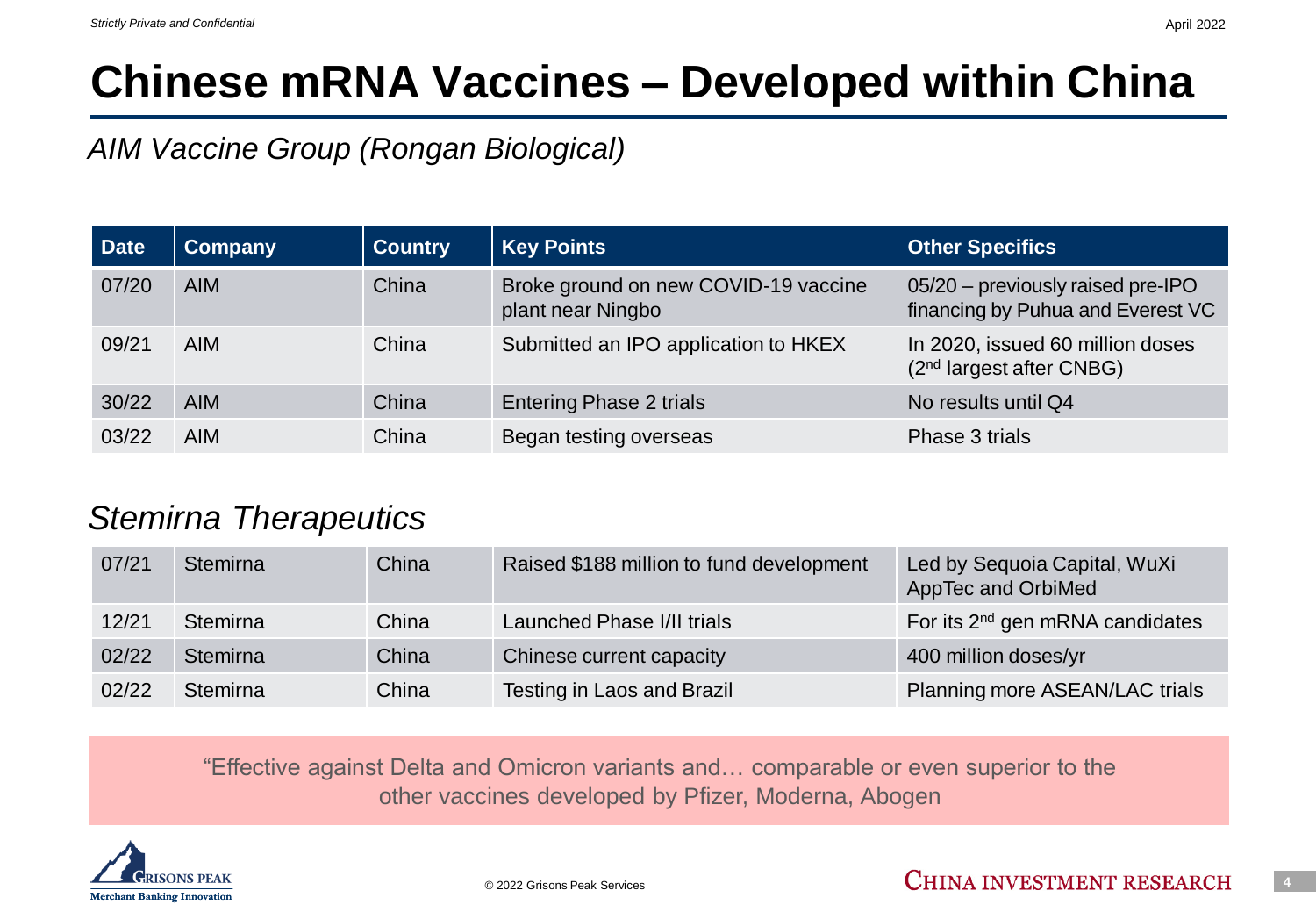# **BRI Vaccine Partnership Initiative**

*Chinese Vaccines International Production – BRI Selected Countries Initial List Launched*

|                |                          |                                                       | <b>COVID Vaccine Doses</b> |                |                                                           |
|----------------|--------------------------|-------------------------------------------------------|----------------------------|----------------|-----------------------------------------------------------|
| <b>Country</b> | <b>Population</b><br>(m) | <b>Partners</b>                                       | 2022<br>(m)                | $2023+$<br>(m) | <b>Other Vaccines</b>                                     |
| Indonesia      | 276                      | Bio-Farma-Sinovac / PTEtana-Walvax                    | 250                        | 320            | Additional vaccines <sup>(1)</sup>                        |
| Pakistan       | 220                      | Searle Livzon (PakVac)<br>AJM Pharma - CanSino Bio    | 176                        | 200            | <b>Traditional Chinese</b><br>Medicine $(2)$              |
| Russia         | 146                      | Petrovax Pharma - CanSino Bio                         | 120                        | 160            | Various vaccines and<br>medicines $(3)$                   |
| <b>Myanmar</b> | 55                       | Myancopharm-Sinopharm                                 | 8                          | 12             | 1 million/mo <sup><math>(4)</math></sup>                  |
| Uzbekistan     | 34                       | Jurabek Labs - Zhifei Longcom Biopharma               | 100                        | <b>ND</b>      | Largest manufacturer of<br>pharma products <sup>(5)</sup> |
| Malaysia       | 33                       | Pharmaniaga-Sinovac / Solution Group -<br>CanSino Bio | 12                         | <b>ND</b>      | Inhaler $(6)$                                             |
| Chile          | 19                       | Sinovac                                               | <b>TBD</b>                 | 50             | Coronavirus, hepatitis, flu,<br>chicken pox, $polo^{(7)}$ |
| <b>UAE</b>     | 10                       | Julphar (Group 42) - Sinopharm (Hayat-Vax)            | 200                        | 200            | Approved protein booster <sup>(8)</sup>                   |
| Singapore      | 5                        | Innova (Singapore) Pasaca (US) - Sinopharm            | <b>TBD</b>                 | <b>TBD</b>     | All Sinopharm vaccines<br>$q$ lobally $(9)$               |

(1) Deal signed 08/20; to include all facets of CoronaVac. ASEAN regional play. Walvax 70m+ doses.

- (2) Initially launched 06/21 (single dose) Estimates savings \$250 million.
- (3) Partners is full service International pharma company.
- (4) Launched local production 03/22. Sinopharm's 1st plant in Asia-Pacific.
- (5) Launched September 2021, only 12 million in 2021. Projections in 2022 much higher than 2021.



- (7) In 12/21, Sinovac acquired an existing plant near Santiago. Invest up to \$100 million.
- (8) Operated by plan in Ras Al Khaimah and Kizad expected to transfer to Haya Biotech (Abi Dhabi-Sez). 2nd gen vaccines released 09/21. Protein booster approved 12/21.
- (9) Formed a JV Sino-Innovax; 49% Innova Bio-Medical (Pasaca Capital), 57% Sinopharm.

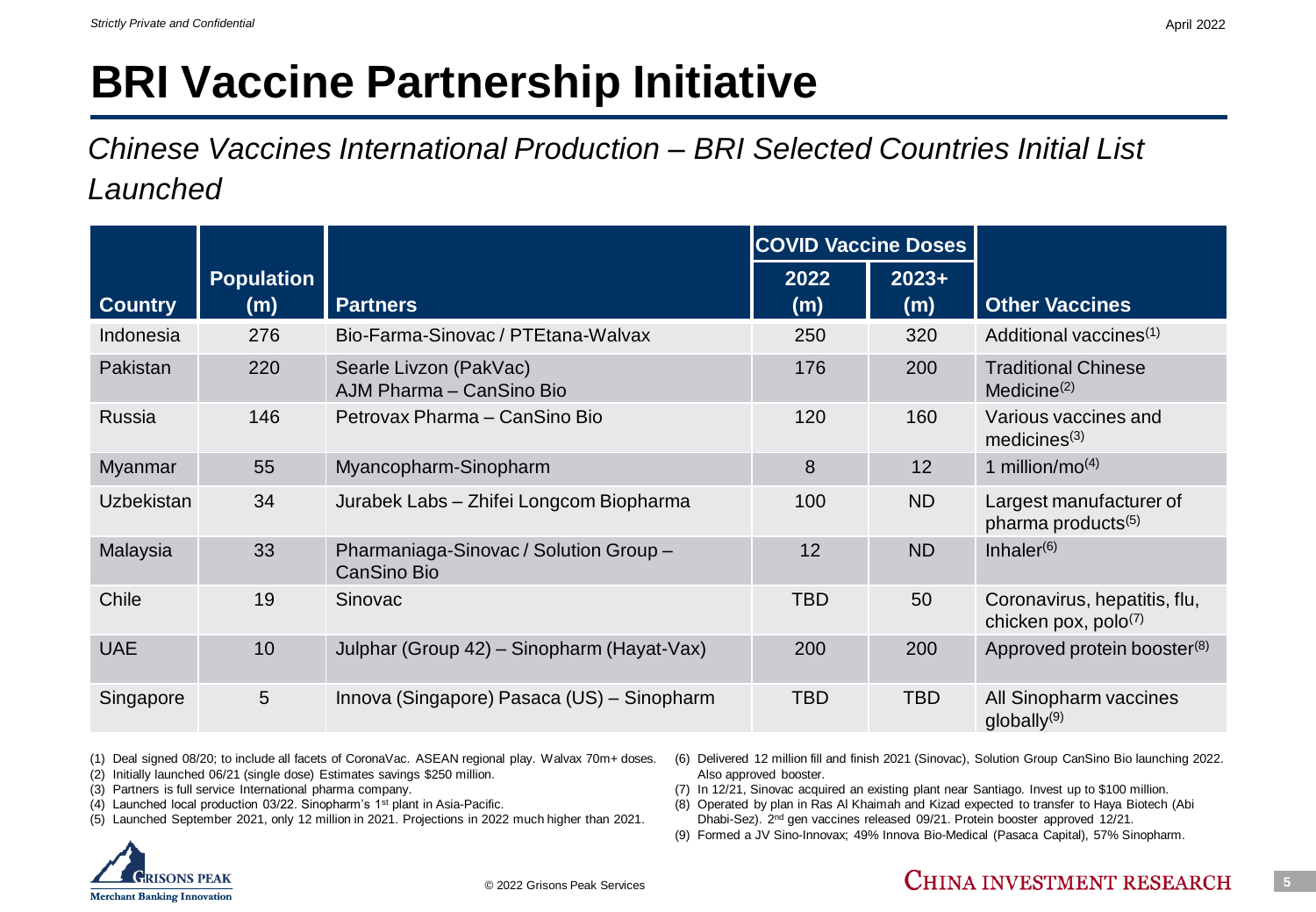### **BRI Vaccine Partnership Initiative**

#### *Chinese Vaccines International Production – BRI Countries Not Yet Launched*

|                |                          |                                                      |             | <b>COVID Vaccine Doses</b> |                                               |
|----------------|--------------------------|------------------------------------------------------|-------------|----------------------------|-----------------------------------------------|
| <b>Country</b> | <b>Population</b><br>(m) | <b>Partners</b>                                      | 2022<br>(m) | $2023+$<br>(m)             | <b>Other Vaccines</b>                         |
| <b>Brazil</b>  | 215                      | Butantan Institute - CoronaVac                       | 100         | 120                        | Rabies, Zika, Hep A, B <sup>(1)</sup>         |
| Bangladesh     | 168                      | Incepta-Sinopharm                                    | 60          | $60+$                      | Still negotiating terms<br>$(02/22)^{(2)}$    |
| South Africa   | 60                       | Numolux Group / AfriVac Sinovac                      | <b>TBD</b>  | <b>TBD</b>                 | Other vaccines <sup>(3)</sup>                 |
| Argentina      | 46                       | Sinopharm / Beijing Institute Biological<br>products |             | 52                         | TBD <sup>(4)</sup>                            |
| Cambodia       | 16                       | Partner/Location not disclosed – Sinopharm           | 14          | 60                         | Strong doses of 6<br>different vaccines $(5)$ |
| <b>Hungary</b> | 10                       | <b>National Vaccine Plant</b>                        | 30          | $30+$                      | Also locally developed<br>shot $(6)$          |
| Sri Lanka      | 8                        | Kelun Life Science - Sinovac                         | 13          | 13                         | Saline Solution <sup>(7)</sup>                |
| Laos           | 7                        | Laos Elemento Pharma - Stemirna                      | TBD         | TBD                        | (8)                                           |

(1) Sinovac Technology transfer began 2021. Factory inaugurated 02/22.; plant functional 2023.

- (2) Vaccines bottled, labelled, dispensed from plant in Savar. MOU signed 08/21; Beijing Bio-Institute of Biological products.
- (3) Phase 3 trial to CoronaVac (up to age 17). Plant in Saldanha. Phase 3 trials September.
- (4) President Fernandez and Sinopharm / Beijing Institute of Biological Products met to discuss 02/22.



- (5) New plant to be built by end of 2023. In the interim currently have 14 million doses in storage.
- (6) Goal is to make Hungary self sufficient by hear end 2022 (announced 06/21).
- (7) Production at the factory in Pallekele.
- (8) Also include ASEAN clinical partner Tropical Health Network.